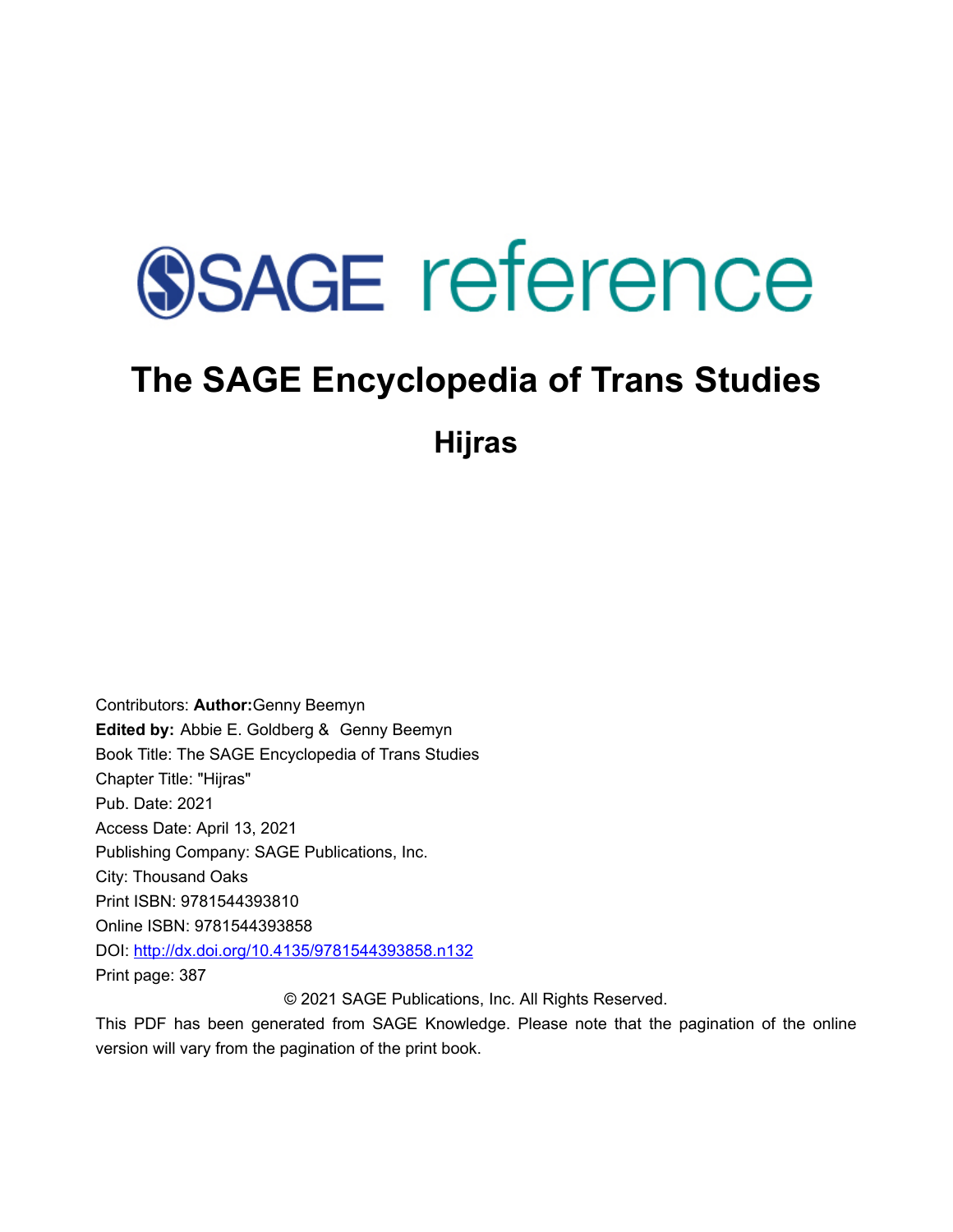Hijras are communities of male-assigned individuals on the Indian subcontinent (including Bangladesh, India, Nepal, and Pakistan) who take on many traditionally feminine attributes. While hijras' origins can be traced to ancient religious texts and practices, in recent decades, they have received notable public and scholarly attention and are arguably the most well-known example of a nonmale/nonfemale gender role in the world today. However, this visibility has not always resulted in greater acceptance and, in some cases, seems to have had the opposite effect. Hijras continue to experience high rates of harassment and violence, even though many of the countries in the region granted them legal recognition and some political rights in the 2010s.

### **Defining Hijras**

Hijras have commonly been misunderstood by researchers, government officials, and the popular media, as reflected in the many inaccurate terms used locally and internationally to label them. Historically, these descriptors have included eunuchs, hermaphrodites, intersex people, transsexuals, and transvestites. Hijras are most widely referred to today as a "third gender, neither man nor woman," but, as noted by anthropologists Adnan Hossain and Serena Nanda, this description fails to encompass the understanding that hijras have multiple identities, some of which contradict each other. Hijras do not always identify themselves as a third gender and may adopt cultural markers that are considered feminine or that combine traditionally feminine and masculine characteristics. Similarly, contemporary scholars and activists often subsume hijras under a universalizing "transgender" framework, which erases the specificities and inconsistencies of hijras identifying as both women and "not women."

Hijras see themselves as "like women" because they assume many stereotypically feminine characteristics; they wear traditionally women's clothing and accessories, shave their body and facial hair, grow their hair long, use mannerisms that are read as female, and adopt conventionally feminine names, and some undergo feminizing hormonal treatments. Yet, even though hijras typically seek to sit in the women's section on public transportation and may obtain official female identification documents, they do not look to socially "pass" as women and in some contexts deliberately disrupt the idea that they are female. For instance, they engage in behaviors that are not traditionally considered proper for South Asian women, such as using vulgar language and dancing in public, and employ nonverbal gestures, such as the thikri (a loud clap), that are associated with hijras. At times, hijras also tend to dress in customarily male ways; in Bangladesh, for example, hijras present as men on some special occasions and when they undertake the Hajj, the Islamic pilgrimage. The most noted way that hijras are "not women" is that they may decide to undergo a penectomy and castration (orchiectomy) but do not seek a vaginoplasty to present physically as more traditionally female.

Although hijras are commonly known for being emasculated (i.e., having their genitals removed), this practice is not universal and not always a requirement to be a hijra. In India, hijras consider having their genitals removed to be a sacrifice to the Hindu goddess Bahuchara Mata, who then grants them the power to confer fertility to others, which is central to the traditional hijra role in India of singing and dancing at marriages and the births of male children for compensation. However, in Bangladesh, hijra status does not derive from being emasculated but from their ability to conduct hijragiri, the traditional occupations of hijras, which include conferring blessings on newborns and mastering ulti, the secret hijra language. In fact, Bangladeshi people consider hijras who undergo emasculation to be inauthentic or fake, as they define "real" hijras as men born with missing or ambiguous genitals.

In recent decades, hijras in India have seen their status as sacred figures wane and have faced greater difficulties earning money from giving blessings. As a result, hijras have increasingly turned to sex work, where they take the passive role in sex with male clients. This sexual role is central to the identity of many hijras.

### **Oppression and Legal Recognition**

Under British colonial rule, hijras in South Asia were labeled as a deviant, criminal caste and experienced persecution, and this state-sponsored hostility and mistreatment carried over into the newly independent